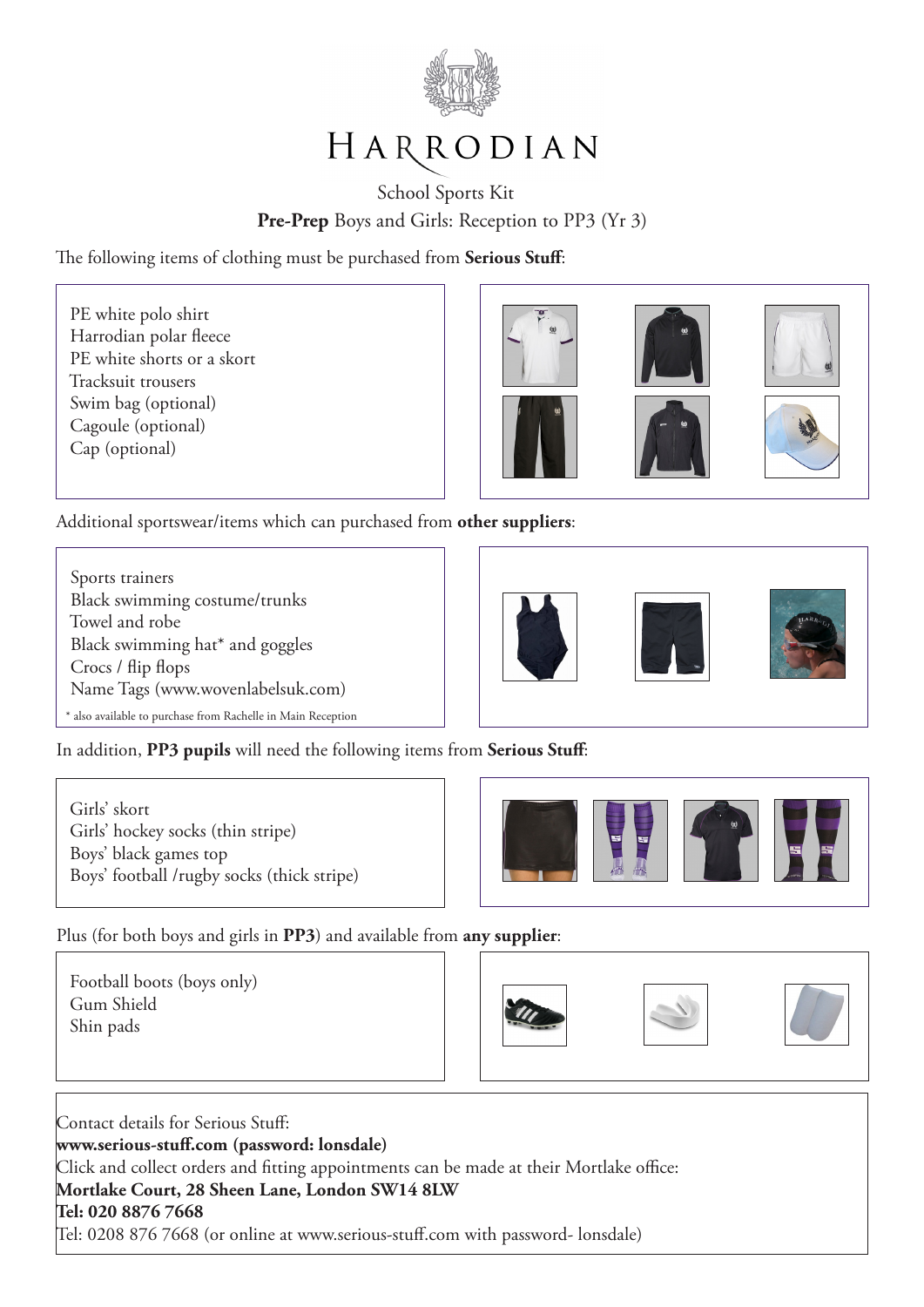## **All clothing and PE kit should be clearly named.**

All items of clothing, including socks, are to be labelled with name tags . They are to be sewn on the outside of the garment, on the front right hand side, near the hem of shirts, shorts and skorts and on tracksuit bottoms under the crest (our recommended supplier for name tags is www.wovenlabelsuk.com).

Padlocks on sports bags are compulsory.

All lesson and match kit must be purchased from:

#### **www.serious-stuff.com (password: lonsdale)**

Click and collect orders and fitting appointments can be made at their Mortlake office: **Mortlake Court, 28 Sheen Lane, London SW14 8LW Tel: 020 8876 7668** 

### **AUTUMN TERM PREP PE KIT**

All **Lower Prep** pupils (8s to 10s) must have the following kit:

## **Boys Autumn Term Lesson Kit** (8s -10s) **Girls Autumn Term Lesson Kit** (8s -10s) Black games shirt (Sports lessons) White polo shirt (Sport lessons) White polo shirt (PE lessons) Multi-sport skort Black sports shorts White ankle length sports socks Multi-sport socks (thick stripe) Multi-sport socks (thin stripe) Polar fleece (travelling kit for matches) Polar fleece (travelling kit for matches) Harrodian tracksuit trousers Harrodian tracksuit trousers (travelling kit for matches) (travelling kit for matches) Baselayers (optional but recommended) Baselayers (optional but recommended) Harrodian waterproof jacket (optional)  $\overline{\phantom{a}}$ ARR. **Lower Prep Boys Swimming Kit**

 $(8s - 10s)$ Black swimming shorts (above knee) Black swim hat - *compulsory if hair is longer than shoulder length* Swimming goggles Towel and/or robe, flipflops



**Lower Prep Girls Swimming Kit**   $(8s - 10s)$ Black swim suit Black swim hat - *compulsory if hair is longer than shoulder length* Swimming goggles Towel and/or robe, flipflops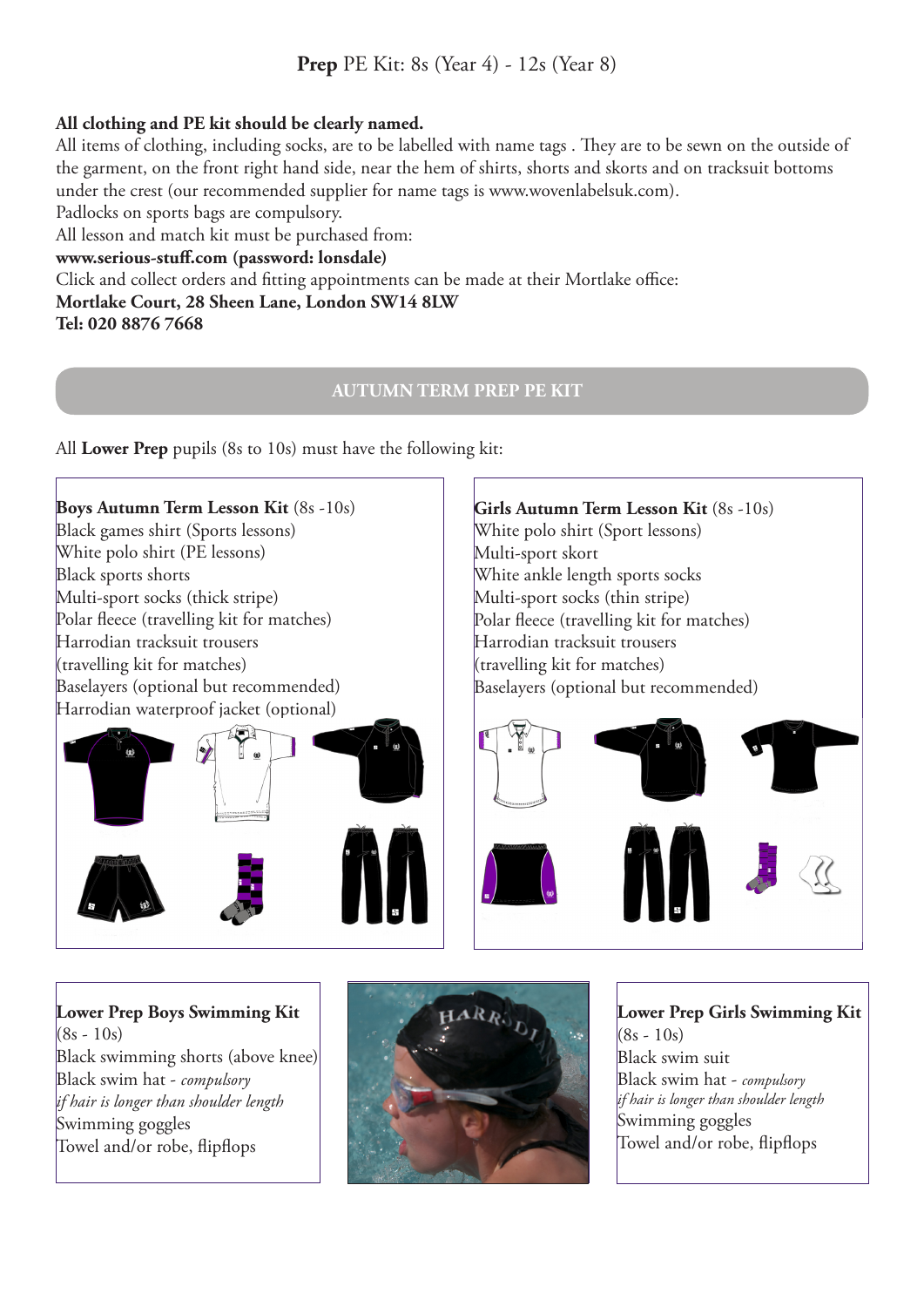All **Upper Prep** pupils (11s and 12s) must have the following kit:

## **Boys Autumn Term Lesson Kit** (11s and 12s)

Football match shirt (Sport lessons) White polo shirt (PE lessons) Black sports shorts /football match shorts Multi-sport socks (thick stripe) Polar fleece (travelling kit for matches) Harrodian tracksuit trousers (travelling kit for matches) Black games shirt (2nd option for lessons) Baselayers (optional but recommended) Harrodian waterproof jacket (optional)



**Girls Autumn Term Lesson Kit** (11s and 12s) Multi-sport match shirt (Sport lessons and fixtures) White polo shirt (PE lessons) Multi-sport skort / football match shorts Multi-sport socks (thin stripe) Polar fleece and / or Harrodian waterproof jacket (travelling kit for matches) Harrodian tracksuit trousers (travelling kit for matches) Baselayers (optional but recommended)



**8s - 12s Cross-Country Running** Lesson kit Athletics vest (optional) for squad

**8s-12s Boys and Girls Competitive Mixed Swim Teams** Mesh swim top Purple Harrodian swim hat (both to be purchased from PE department)

## **Footwear / Equipment:**

All boys will require a pair of sports trainers with ankle support (or astroturf shoes), shinpads and football boots. We recommend a pair of moulded rubber studs for dry/hard field conditions and a separate pair of boots with screw-in studs for wet/soft field conditions. This is to protect and support pupils in the optimum way to avoid injury as well as to aid performance.

All girls will require a pair of sports trainers with ankle support (no plimsoles or slip-ons), shinpads and football boots (rubber moulded studs recommended).

Pre-season rugby and hockey activities begin in the final two weeks of term so all pupils will require a gum-shield at this time.

#### **Miscellaneous**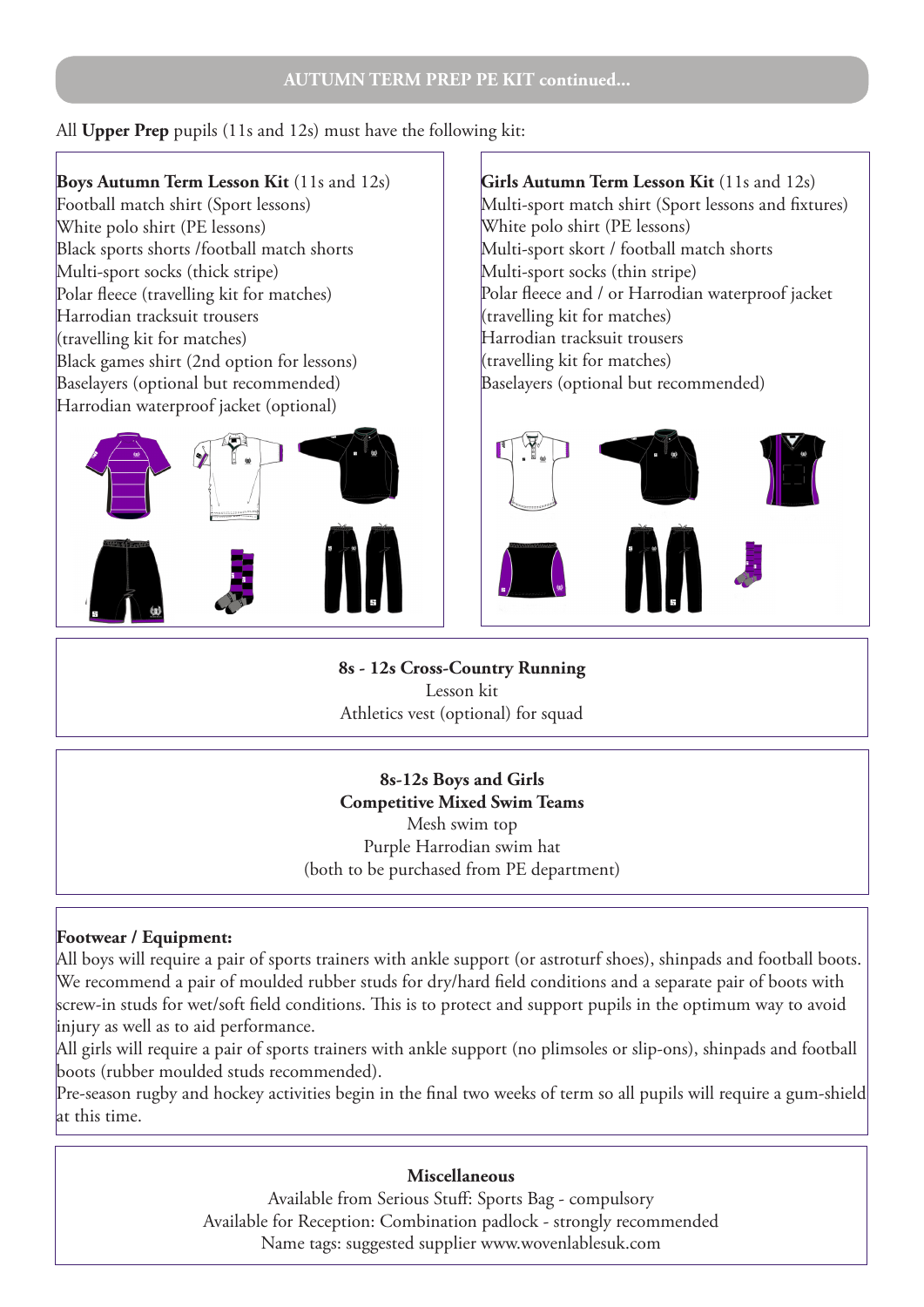#### **SPRING TERM PREP PE KIT**

#### All **Lower Prep** pupils (8s to 10s) must have the following kit:

**Boys Lesson Kit** (8s - 10s) Black games shirt (Sports lessons) White polo shirt (PE lessons) Black sports shorts Multi-sport socks (thick stripe) Polar fleece (travelling kit for matches) Harrodian tracksuit trousers (travelling kit for matches) Baselayers (optional but recommended) Harrodian waterproof jacket (optional)



**Girls Lesson Kit** (8s - 10s)

White polo shirt (PE and Sport lessons) Multi-sport skort White ankle length sports socks Multi-sport socks (thin stripe) Polar fleece (travelling kit for matches) Harrodian tracksuit trousers (travelling kit for matches) Baselayers (optional but recommended) Gloves with grips on palms (optional but recommended)



All **Upper Prep** pupils (11s and 12s) must have the following kit:

**Boys Spring Term Lesson Kit** (11s and 12s) Rugby match shirt (Sport lessons) White polo shirt (PE lessons) Black sports shorts /rugby match shorts Multi-sport socks (thick stripe) Polar fleece (travelling kit for matches) Black games shirt (optional - to provide 2nd option for Sport lessons, not to be worn for fixtures) Harrodian tracksuit trousers (travelling kit for matches) Baselayers (optional but recommended) Harrodian waterproof jacket (optional)



**Girls Spring Term Lesson Kit** (11s and 12s) Multi-sport match shirt (Sport lessons and fixtures) White polo shirt (PE lessons) Multi-sport skort Multi-sport socks (thin stripe) Polar fleece and / or Harrodian waterproof jacket (travelling kit for matches) Harrodian tracksuit trousers (travelling kit for matches) Baselayers (optional but recommended)

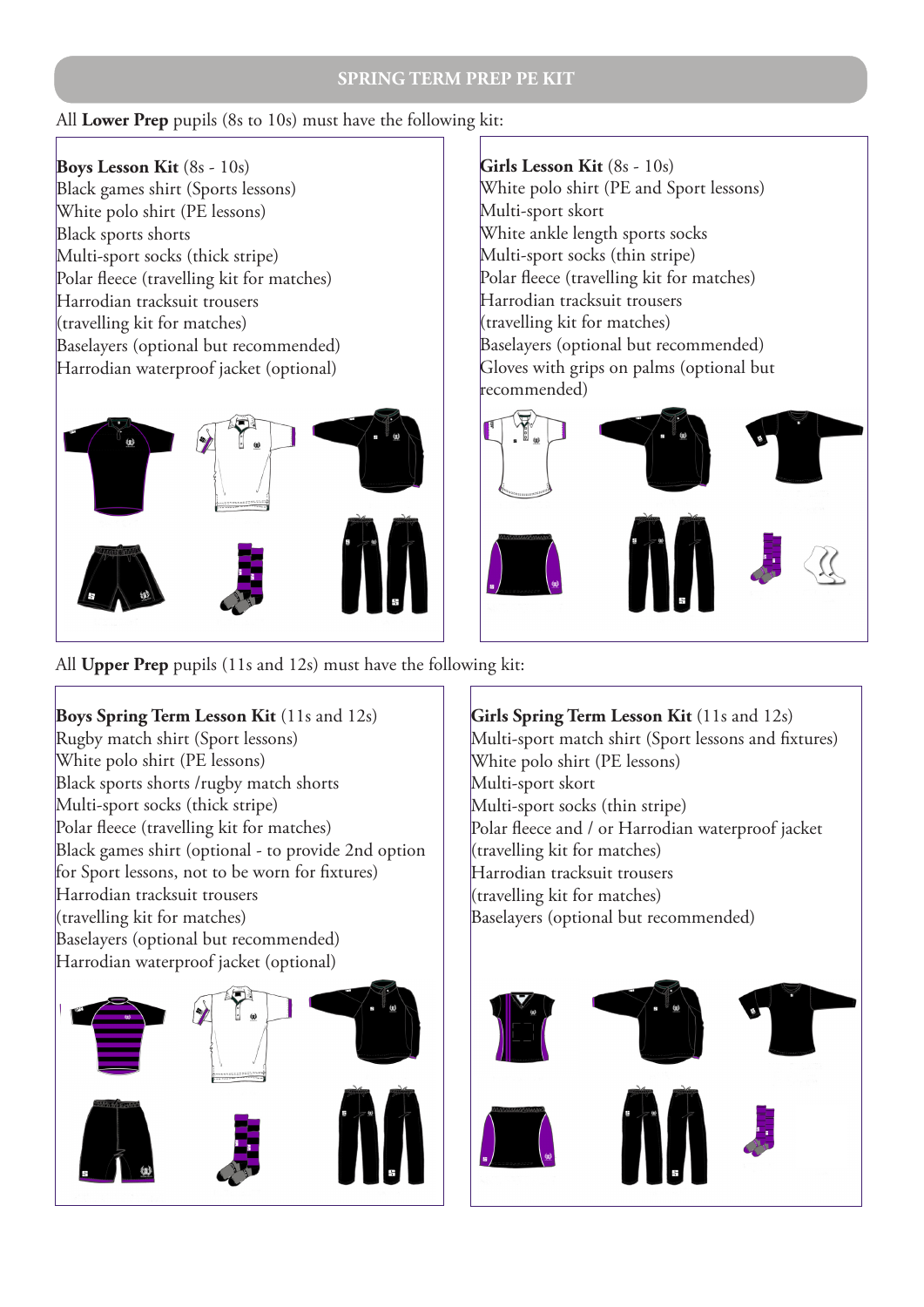#### **8s-12s Boys and Girls Competitive Mixed Swim Teams** Mesh swim top Purple Harrodian swim hat

(both to be purchased from PE department)

#### **8s - 12s Cross-Country Running**

Lesson kit Athletics vest (optional) for squad

#### **Footwear / Equipment:**

All boys will require a pair of sports trainers with ankle support (or astroturf shoes), shinpads and boots with either moulded or safety studs. We recommend a pair of moulded rubber studs for dry/hard field conditions and a separate pair of boots with screw-in studs for wet/soft field conditions. This is to protect and support pupils in the optimum way to avoid injury as well as to aid performance and follow RFU guidelines.

All girls will require a pair of sports trainers with ankle support (no plimsoles or slip-ons), shinpads and boots (rubber moulded studs recommended).

Rugby and hockey activities require all pupils to wear a gum-shield for lesson and fixtures.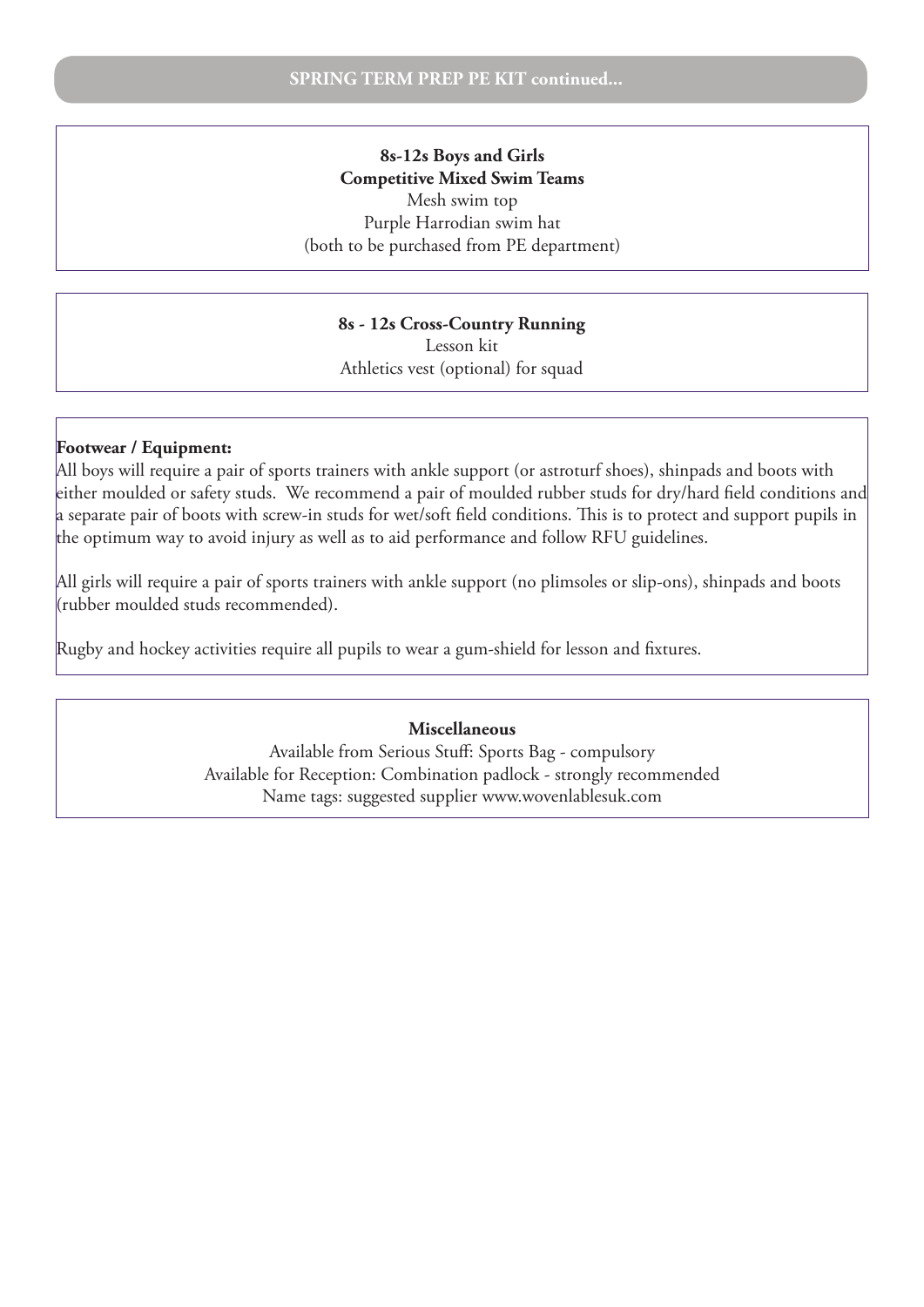#### **SUMMER TERM PREP PE KIT**

## All **Lower Prep** pupils (8s to 10s) must have the following kit:

**Boys Summer Term Lesson Kit** (8s - 10s) White polo shirt (PE lessons) White PE shorts White PE socks Polar fleece (travelling kit to matches) Harrodian tracksuit trousers (travelling kit to matches) Baselayers (optional but recommended) Harrodian waterproof jacket (optional)



## **Girls Summer Term Lesson Kit** (8s - 10s) White polo shirt (PE and sports lessons) Multi-sport skort White ankle length sport socks Polar fleece (travelling kit for matches) Harrodian tracksuit trousers (travelling kit for matches) Baselayers (optional but recommended)



All **Upper Prep** pupils (11s and 12s) must have the following kit:

**Boys Summer Term Lesson Kit** (11s and 12s) White polo shirt (PE annd Sport lessons) White PE shorts White PE socks Polar fleece (travelling kit to matches) Harrodian tracksuit trousers (travelling kit to matches) Baselayers (optional) Harrodian waterproof jacket (optional) **Optional for those playing regular cricket fixtures:** Cricket match shirt Cricket trousers Cricket vest Cricket spikes

**Girls Summer Term Lesson Kit** (11s and 12s) White polo shirt (PE annd Sport lessons) Multi-sport skort and or /white PE shorts White ankle socks Polar fleece (travelling kit to matches) and/or Harrodian waterproof jacket Harrodian tracksuit trousers (travelling kit to matches) Baselayers (optional) White cricket trousers (optional)

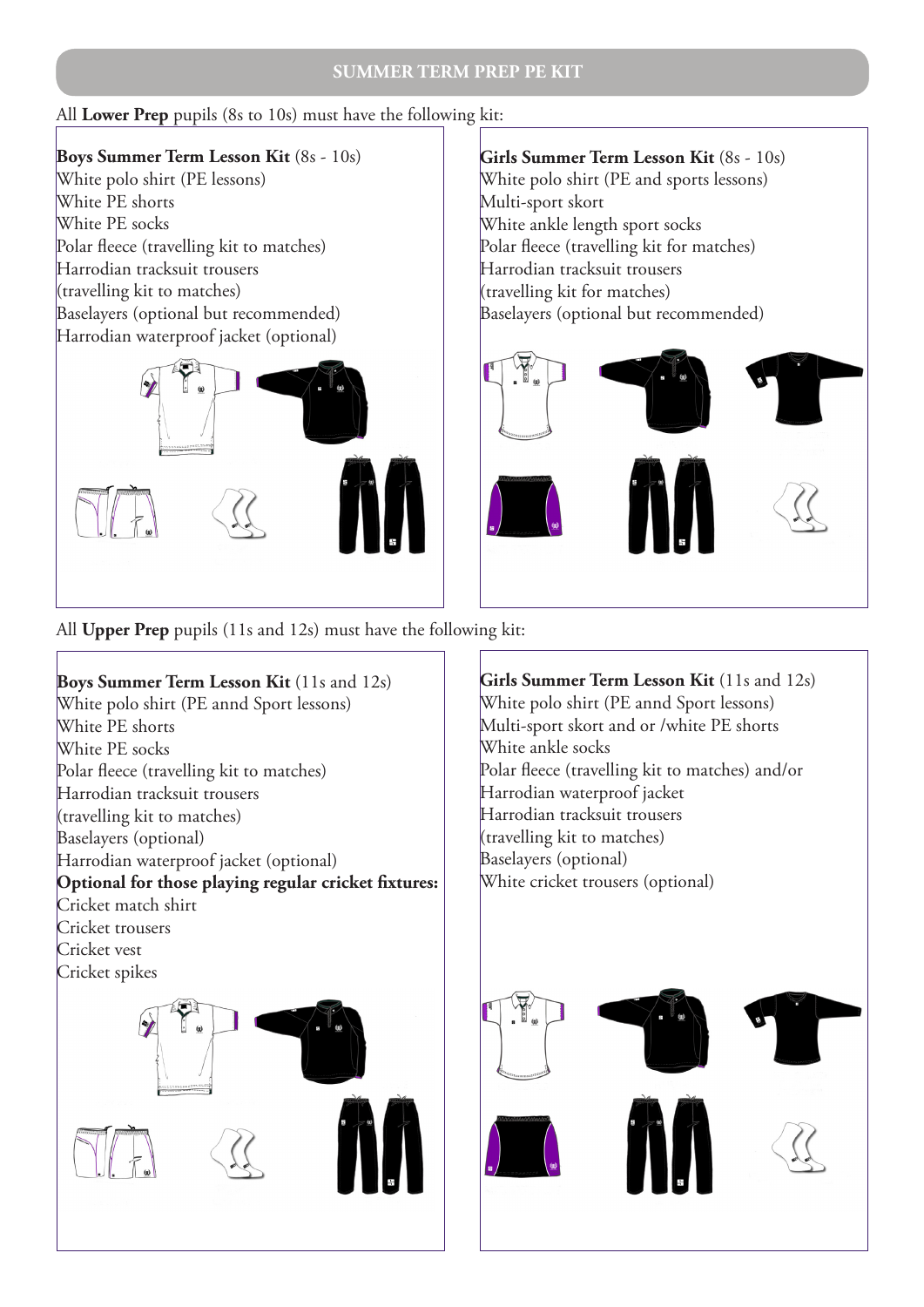**Lower Prep Boys Swimming Kit**   $(8s - 10s)$ Black swimming shorts (above knee) Black swim hat - *compulsory if hair is longer than shoulder length* Swimming goggles Towel and/or robe, flipflops



**Lower Prep Girls Swimming Kit**   $(8s - 10s)$ Black swim suit Black swim hat - *compulsory if hair is longer than shoulder length* Swimming goggles Towel and/or robe, flipflops

#### **8s-12s Boys and Girls Competitive Mixed Swim Teams** Mesh swim top Purple Harrodian swim hat (both to be purchased from PE department)

#### **8s-12s Tennis Fixtures**

Same as lesson kit Optional for fixtures: tennis shoes and tennis racquet

#### **8s-12s Athletics - Fixtures only**

Same as lesson kit Optional for fixtures: Athletics vest Athletics spikes For girls only - black lycra shorts

#### **Footwear / Equipment:**

All boys will require a pair of sports trainers with ankle support (or astroturf shoes). We recommend cricket spikes, thigh pads and protective boxes for those competing regularly in hard ball cricket fixtures. The school can provide all other cricket kit, although pupils are welcome to bring in their own bats, helmets, pads and gloves, For those in athletics fixtures we recommend spikes. This is to protect and support pupils in the optimum way to avoid injury as well as to aid performance.

All girls will require a pair of trainers with ankle support (no plimsoles or slip ons). We recommend cricket spikes and thigh pads for those competing regularly in hard ball cricket fixtures. The school can provide all other cricket kit, although pupils are welcome to bring in their own bats, helmets, pads and gloves. For those in athletics fixtures we recommend spikes. This is to protect and support pupils in the optimum way to avoid injury as well as to aid performance.

#### **Miscellaneous**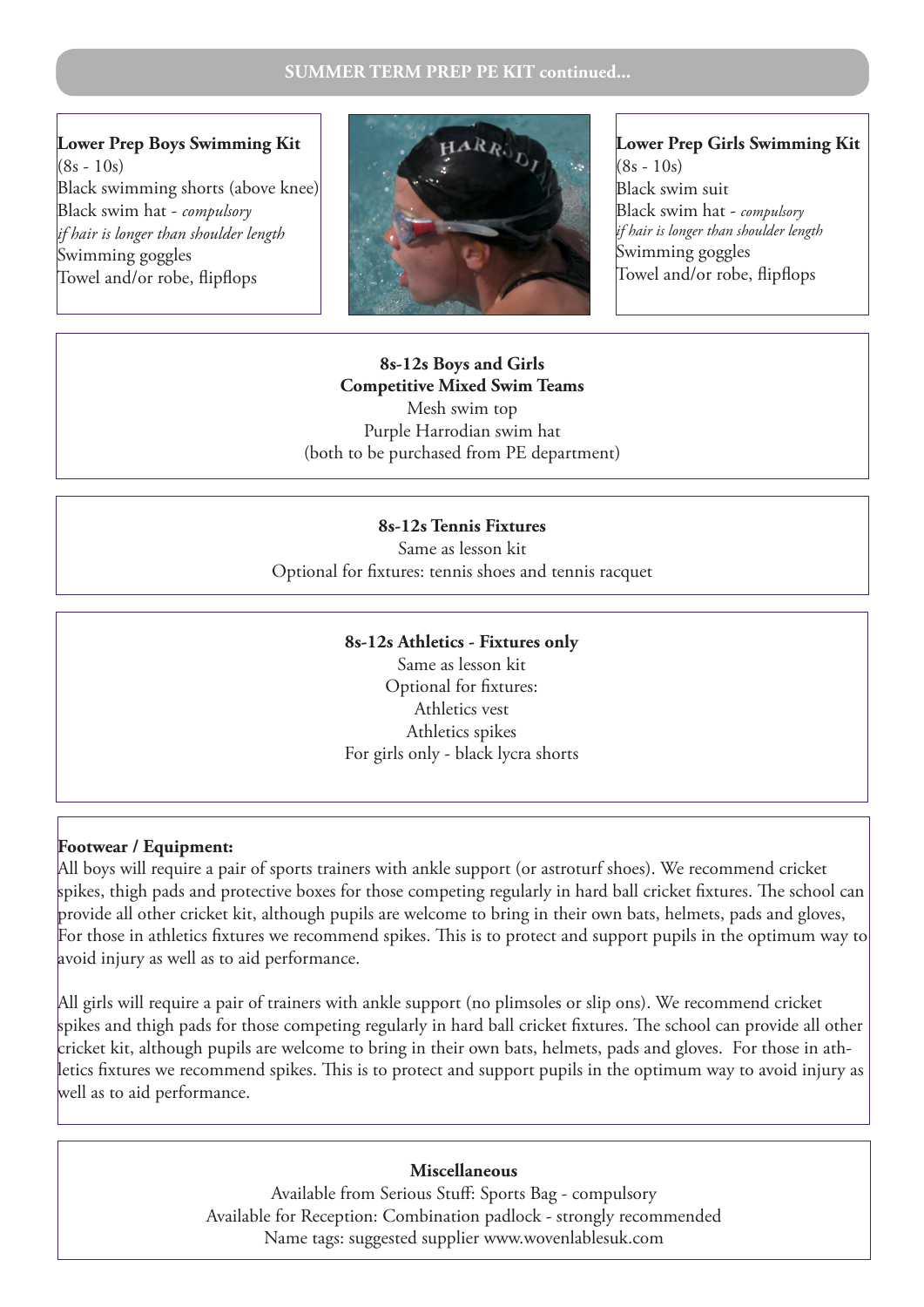## **All clothing and PE kit should be clearly named.**

All items of clothing, including socks, are to be labelled with name tags. They are to be sewn on the outside of the garment, on the front right hand side, near the hem of shirts, shorts and skorts and on tracksuit bottoms under the crest (our recommended supplier for name tags is www.wovenlabelsuk.com).

Padlocks on sports bags are compulsory.

All lesson and match kit must be purchased from:

## **www.serious-stuff.com (password: lonsdale)**

Click and collect orders and fitting appointments can be made at their Mortlake office: **Mortlake Court, 28 Sheen Lane, London SW14 8LW Tel: 020 8876 7668** 

#### **AUTUMN TERM SENIOR PE KIT**

All **Senior pupils** (13s to 15s) must have the following kit:

**Boys Autumn Term Lesson Kit** (13s - 15s) **Compulsory:** Football match shirt (Sports lessons) White polo shirt (PE lessons) Black sports shorts / Football match shorts Multi-sport socks (thick stripe) Polar fleece (travelling kit for matches) Harrodian tracksuit trousers (travelling kit for matches) **Optional:** Baselayers Black games shirt (to provide 2nd option for Sport lessons) Football shorts for those playing competitive fixtures Harrodian waterfproof jacket **Girls Autumn Term Lesson Kit** (13s - 15s) **Compulsory:** Multi-sport match shirt (Sport lessons and fixutres) White polo shirt (PE lessons) Multi-sport skort / Football match shorts White socks for netball Polar fleece (travelling kit for matches) and/or Harrodian waterproof jacket Harrodian tracksuit trousers (travelling kit for matches) **Optional:** Baselayers (recommended)

## **Senior Cross-Country Running**

Lesson kit Athletics vest (optional) for squad

## **Miscellaneous**

Available from Serious Stuff: Sports Bag - compulsory Available for Reception: Combination padlock - strongly recommended Name tags: suggested supplier www.wovenlablesuk.com

#### **Footwear / Equipment:**

All boys will require a pair of sports trainers with ankle support (or astroturf shoes), shinpads and football boots. We recommend a pair of moulded rubber studs for dry/hard field conditions and a separate pair of boots with screw-in studs for wet/soft field conditions. This is to protect and support pupils in the optimum way to avoid injury as well as to aid performance.

All girls will require a pair of sports trainers with ankle support (no plimsoles or slip-ons), shinpads and football boots (rubber moulded studs recommended).

Pre-season rugby and hockey activities begin in the final two weeks of term so all pupils will require a gum-shield at this time.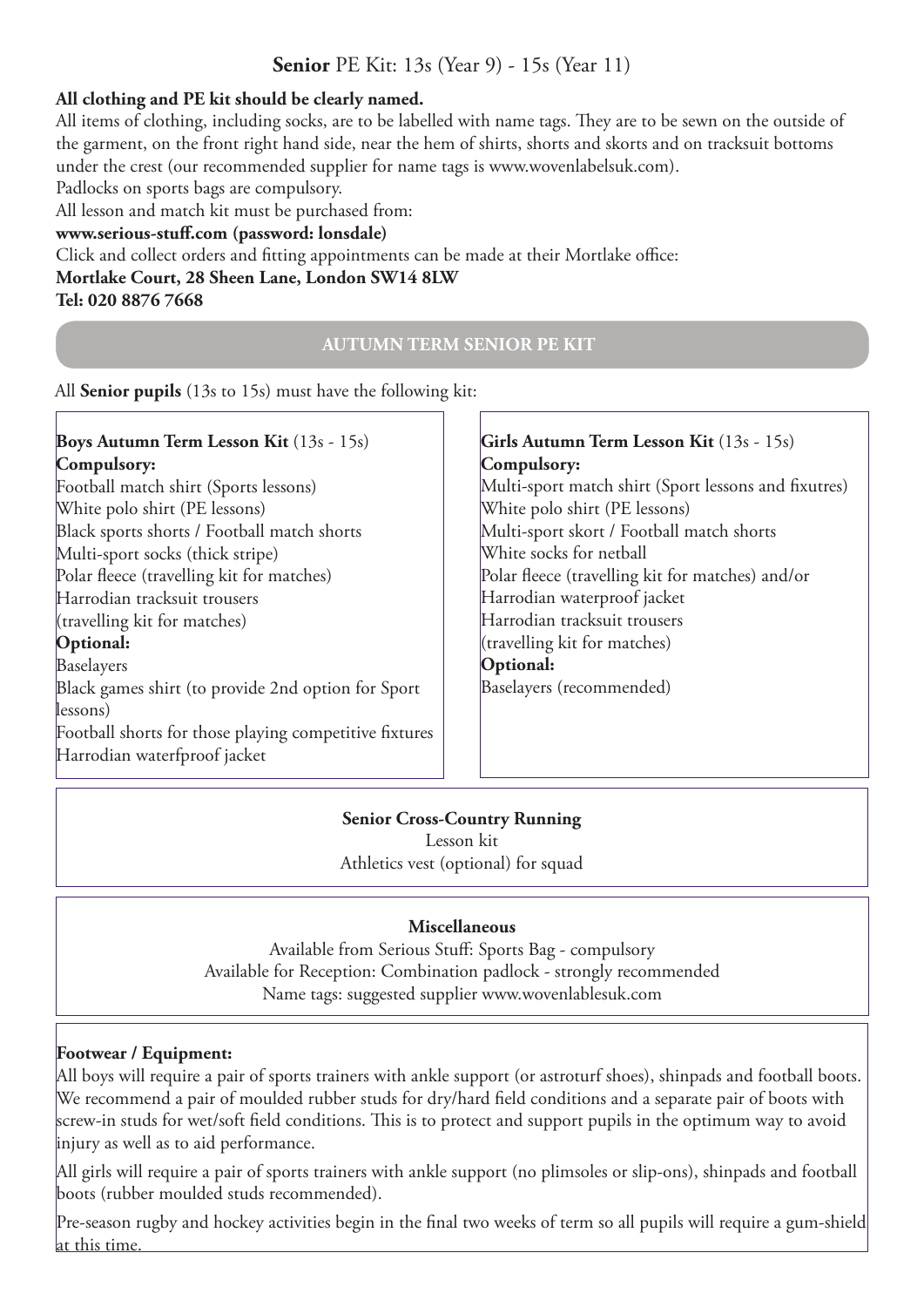All **Senior pupils** (13s to 15s) must have the following lesson kit:

## **Boys Spring Term Lesson Kit** (13s - 15s) **Compulsory:**

Rugby match short (Sport lessons) White polo shirt (PE lessons) Black sports shorts / Rugby match shorts Multi-sport socks (thick stripe) Polar fleece (travelling kit for matches) Harrodian tracksuit for trousers (travelling kit for matches) **Optional:** Black games shirt (to provide 2nd option for Sport lessons, not to be worn in fixtures) Baselayers Harrodian waterproof jacket

## **Girls Spring Term Lesson Kit** (13s - 15s) **Compulsory:** Multi-sport match shirt (Sport lessons and fixtures) White polo shirt (PE Lessons) Multi-sport skort Multi-sport socks (thin stripe) Polar fleece (travelling kit for matches) and/or Harrodian waterproof jacket Harrodian tracksuit trousers (travelling kit for matches) **Optional:** Baselayers Senior hockey shirt for squad players 15s+

## **Senior Cross-Country Running**

Lesson kit Athletics vest (optional) for squad

#### **Miscellaneous**

Available from Serious Stuff: Sports Bag - compulsory Available for Reception: Combination padlock - strongly recommended Name tags: suggested supplier www.wovenlablesuk.com

## **Footwear / Equipment:**

All boys will require a pair of sports trainers with ankle support (or astroturf shoes), shinpads and boots with either moulded or safety studs. We recommend a pair of moulded rubber studs for dry/hard field conditions and a separate pair of boots with screw-in studs for wet/soft field conditions. This is to protect and support pupils in the optimum way to avoid injury as well as to aid performance and follow RFU guidelines.

All girls will require a pair of sports trainers with ankle support (no plimsoles or slip-ons). Shinpads and gum shields are COMPULSORY for hockey. Mouthguards are recommended through OPRO school fitting. Hockey stick - optional but recommended.

Rugby and hockey activities require all pupils to wear a gum-shield for lessons and fixtures.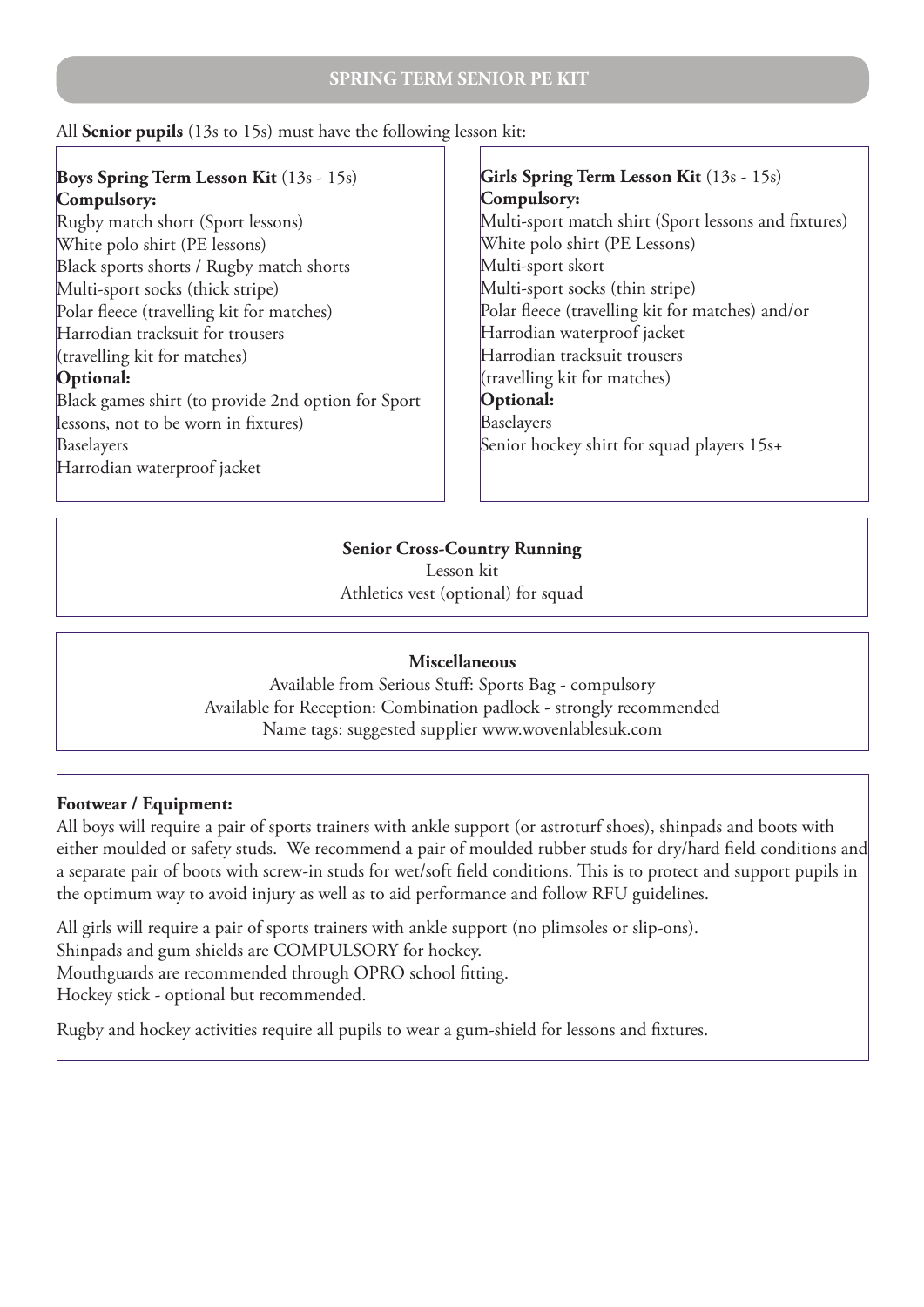#### **SUMMER TERM SENIOR PE KIT**

#### All **Senior pupils** (13s - 15s) must have the following kit:

#### **Boys Summer Term Lesson Kit** (13s to 15s) **Compulsory:** White polo shirt (for PE and Sports lessons) White PE shorts White PE socks Polar fleece (travelling kit to matches) Harrodian tracksuit trousers (travelling kit to matches) **Optional:** Cricket match shirt Cricket trousers Cricket vest Cricket spikes Baselayers Harrodian waterproof jacket Girls Summer Term Lesson Kit (13s to 15s) **Compulsory:** White polo shirt (PE lessons and cricket fixtures) Multi-sport skort and / or white PE shorts White ankle socks Polar fleece (travelling kit for matches) Harrodian tracksuit trousers (travelling kit for matches) **Optional:** Baselayer (optional but recommended) White cricket trousers

#### **Senior Tennis Fixtures**

Same as lesson kit Optional for fixtures: tennis shoes and tennis racquet

#### **Senior Athletics - Fixtures only**

Same as lesson kit Optional for fixtures: Athletics vest Athletics spikes For girls only - black lycra shorts

#### **Footwear / Equipment:**

All boys will require a pair of sports trainers with ankle support (or astroturf shoes). We recommend cricket spikes, thigh pads and protective boxes for those competing regularly in hard ball cricket fixtures. The school can provide all other cricket kit, although pupils are welcome to bring in their own bats, helmets, pads and gloves, For those in athletics fixtures we recommend spikes. This is to protect and support pupils in the optimum way to avoid injury as well as to aid performance.

All girls will require a pair of trainers with ankle support (no plimsoles or slip ons). We recommend cricket spikes and thigh pads for those competing regularly in hard ball cricket fixtures. The school can provide all other cricket kit, although pupils are welcome to bring in their own bats, helmets, pads and gloves. For those in athletics fixtures we recommend spikes. This is to protect and support pupils in the optimum way to avoid injury as well as to aid performance.

#### **Miscellaneous**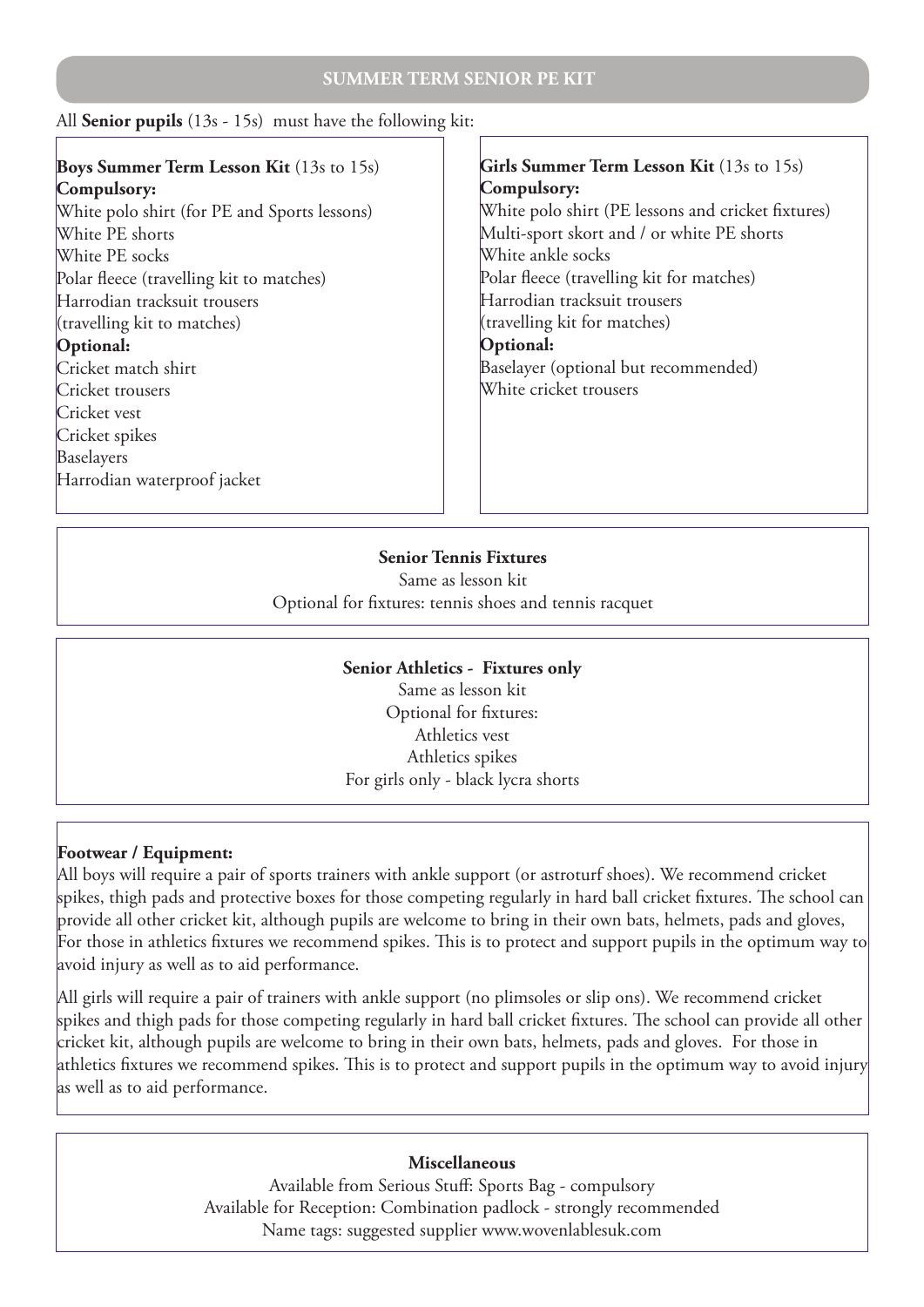## **Sixth Form** PE Kit

## **All clothing and PE kit should be clearly named.**

All items of clothing, including socks, are to be labelled with name tags. They are to be sewn on the outside of the garment, on the front right hand side, near the hem of shirts, shorts and skorts and on tracksuit bottoms under the crest (our recommended supplier for name tags is www.wovenlabelsuk.com).

Padlocks on sports bags are compulsory.

All lesson and match kit must be purchased from:

#### **www.serious-stuff.com (password: lonsdale)**

Click and collect orders and fitting appointments can be made at their Mortlake office: **Mortlake Court, 28 Sheen Lane, London SW14 8LW**

**Tel: 020 8876 7668** 

#### **AUTUMN TERM SIXTH FORM PE KIT**

#### **Sixth Form students** must have the following kit:

#### **Boys Autumn Term Lesson Kit (for Strength & Conditionaing, Yoga etc.)**

*Compulsory:* White polo shirt Black sports shorts / football match shorts White ankle socks

#### **Boys Autumn Term Team Kit (Football teams, training and matches)**

Football match shirt Black sports shorts Multi-sport socks (thick stripe) Polar fleece (travelling kit to matches) Harrodian tracksuit trousers (travelling kit to matches) *Optional:* Black games shirt (2nd option for lessons) Football shorts (recommended for those playing fixtures) Baselayers Harrodian waterproof jacket

## **Girls Autumn Term Lesson Kit (for Strength & Conditioning, Yoga etc)**

*Compulsory:* White polo shirt Multi-sport skort White ankle socks

#### **Girls Autumn Term Team Kit (Netball teams, training and matches)** Multi-sport match shirt Multi-sport skort White socks for netball Polar fleece and/or Harrodian waterproof jacket ( travelling kit to matches) Harrodian tracksuit trousers (travelling kit to matches) *Optional:* Baselayers

## **Sixth Form Cross-Country Running**

Lesson kit Athletics vest (optional) for squad

#### **Miscellaneous**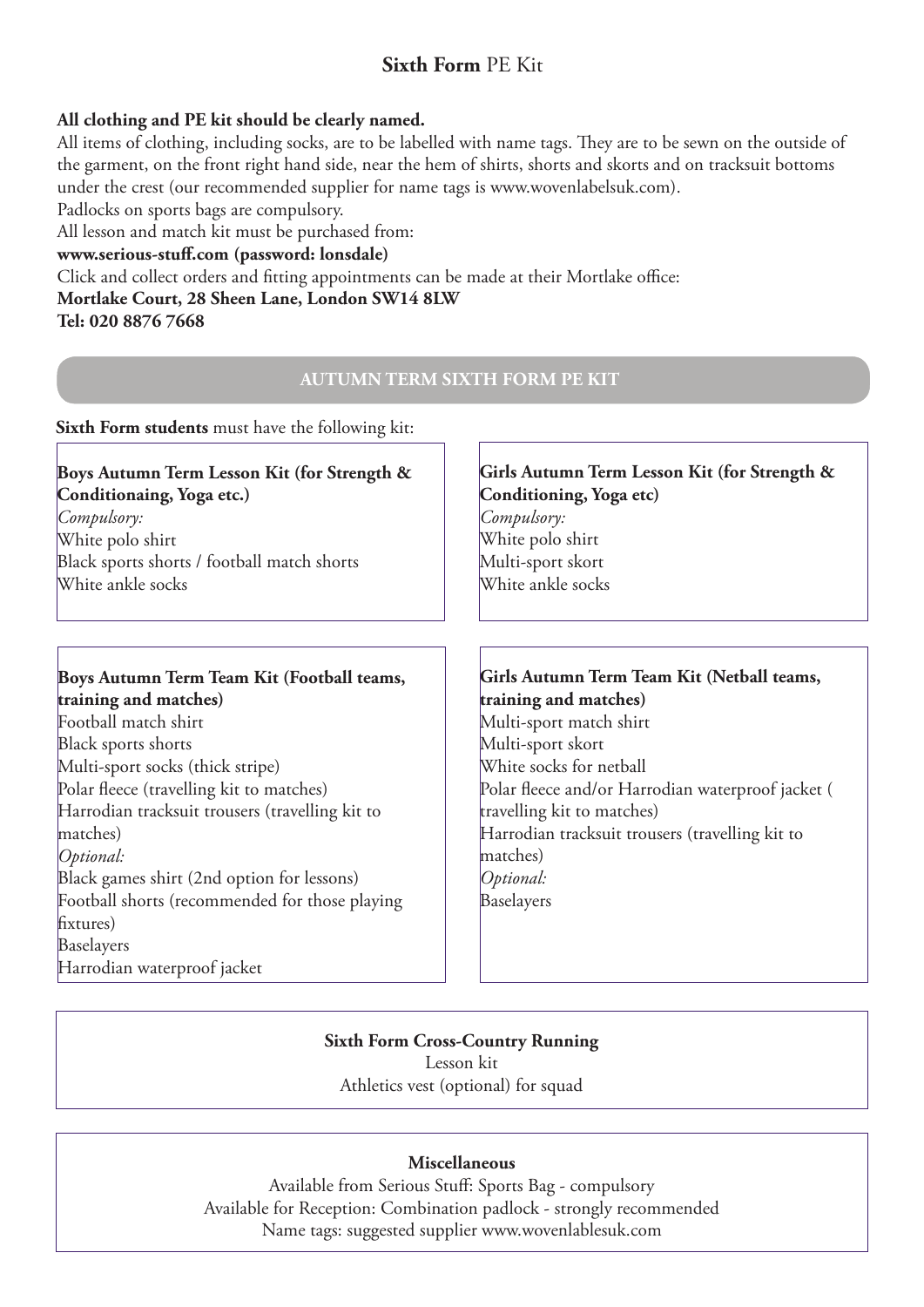#### **Footwear / Equipment:**

All boys will require a pair of sports trainers with ankle support (or astroturf shoes), shinpads and football boots. We recommend a pair of moulded rubber studs for dry/hard field conditions and a separate pair of boots with screw-in studs for wet/soft field conditions. This is to protect and support pupils in the optimum way to avoid injury as well as to aid performance.

All girls will require a pair of sports trainers with ankle support (no plimsoles or slip-ons).

Pre-season rugby and hockey activities begin in the final two weeks of term so all pupils will require a gum-shield and shin pads at this time.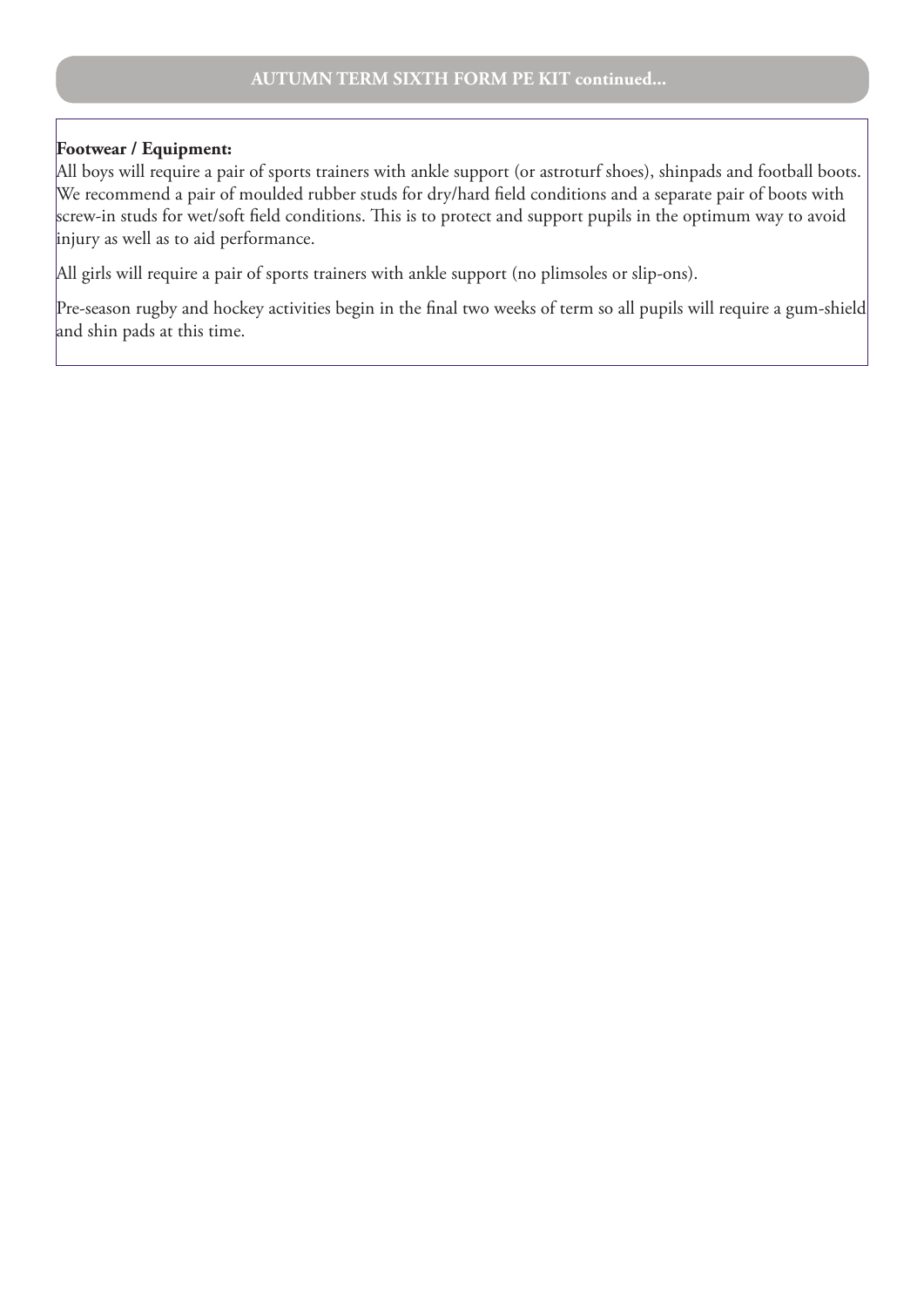|  |  | Sixth Form students must have the following kit: |  |  |  |  |  |
|--|--|--------------------------------------------------|--|--|--|--|--|
|--|--|--------------------------------------------------|--|--|--|--|--|

| Boys Spring Term Lesson Kit (Strength &<br>Conditionaing, Yoga etc.)<br>Compulsory:<br>White polo shirt<br>Black sports shorts / football match shorts<br>White ankle socks | Girls Spring Term Lesson Kit (Strength &<br>Conditioning, Yoga etc)<br>Compulsory:<br>White polo shirt<br>Multi-sport skort<br>White ankle socks |
|-----------------------------------------------------------------------------------------------------------------------------------------------------------------------------|--------------------------------------------------------------------------------------------------------------------------------------------------|
| Boys Spring Term Team Kit (Rugby teams,<br>training and matches)                                                                                                            | Girls Spring Term Team Kit (Hockey teams,<br>training and matches)                                                                               |
| Rugby match shirt                                                                                                                                                           | Hockey match shirt                                                                                                                               |
| Black sports shorts                                                                                                                                                         | Multi-sport skort                                                                                                                                |
| Multi-sport socks (thick stripe)                                                                                                                                            | Multi-sport socks (thin stripe)                                                                                                                  |
| Polar fleece (travelling kit to matches)                                                                                                                                    | Polar fleece and/or Harrodian waterproof jacket (                                                                                                |
| Harrodian tracksuit trousers (travelling kit to                                                                                                                             | travelling kit to matches)                                                                                                                       |
| matches)                                                                                                                                                                    | Harrodian tracksuit trousers (travelling kit to                                                                                                  |
| Optional:                                                                                                                                                                   | matches)                                                                                                                                         |
| Black games shirt (2nd option for lessons)                                                                                                                                  | Optional:                                                                                                                                        |
| Rugby shorts (recommended for those playing fix-                                                                                                                            | Baselayers                                                                                                                                       |
| tures)                                                                                                                                                                      | Multi-sport shirt (2nd option for training/lessons)                                                                                              |
| Baselayers                                                                                                                                                                  |                                                                                                                                                  |
| Harrodian waterproof jacket                                                                                                                                                 |                                                                                                                                                  |

## **Sixth Form Cross-Country Running**

Lesson kit Athletics vest (optional) for squad

#### **Miscellaneous**

Available from Serious Stuff: Sports Bag - compulsory Available for Reception: Combination padlock - strongly recommended Name tags: suggested supplier www.wovenlablesuk.com

#### **Footwear / Equipment:**

All boys will require a pair of sports trainers with ankle support (or astroturf shoes) and boots with either moulded or safety studs. We recommend a pair of moulded rubber studs for dry/hard field conditions and a separate pair of boots with screw-in studs for wet/soft field conditions. This is to protect and support pupils in the optimum way to avoid injury as well as to aid performance and follow RFU guidelines. Rugby activities require all students to wear a gum-shield for ALL lessons and fixtures. Mouthguards are recommended through OPRO school fitting.

All girls will require a pair of sports trainers with ankle support (no plimsoles or slip-ons). Shinpads and gum shields are COMPULSORY for hockey. Mouthguards are recommended through OPRO school fitting. Hockey stick - optional but recommended.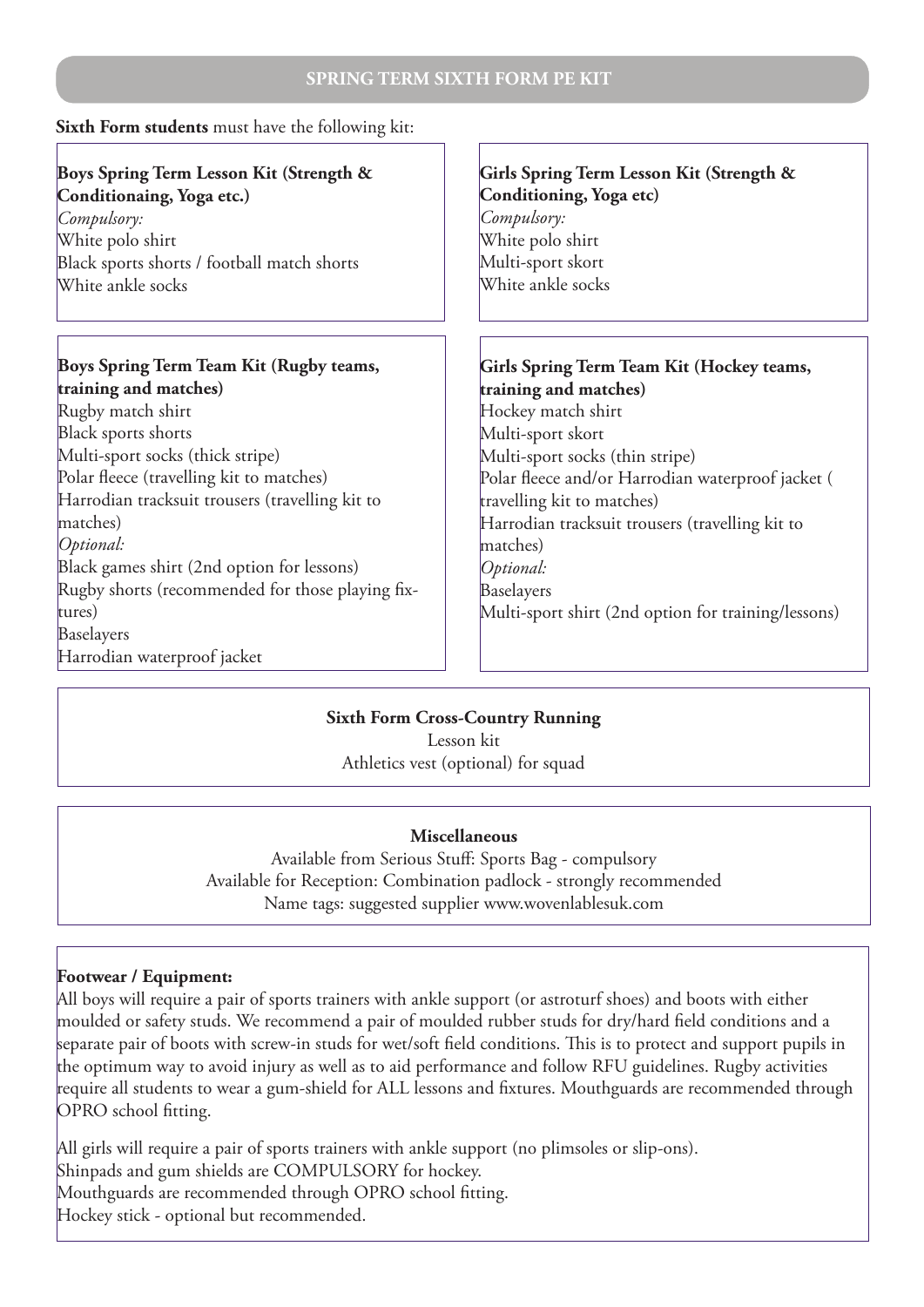Lower Sixth sport lessons are compulsory for all students and are conducted on the school site for the duration of the Summer Term. Upper Sixth lessons are optional but highly recommended n the lead up to and during study leave.

#### **Sixth Form students** must have the following kit:

| <b>Boys Summer Term Kit</b>                            |
|--------------------------------------------------------|
| Compulsory:                                            |
| White polo shirt (for Sports lessons and fixtures)     |
| White PE shorts                                        |
| White PE socks                                         |
| Polar fleece (travelling kit for matches)              |
| Harrodian tracksuit trouser (travelling kit for match- |
| $\left  \mathrm{es} \right\rangle$                     |
| Optional:                                              |
| Cricket match shirt                                    |
| Cricket trousers                                       |
| Cricket vest                                           |
| Cricket spikes                                         |
| Baselayers                                             |
| Harrodian waterproof jacket                            |
|                                                        |

#### **Girls Summer Term Kit**

*Compulsory:* White polo shirt (PE lessons and cricket fixtures) Multi-sport skort and / or white PE shorts White ankle socks Polar fleece and /or Harrodian waterproof jacket (travelling kit for matches) Harrodian tracksuit trousers (travelling kit for matches) *Optional:* Baselayers White cricket trousers

#### **Miscellaneous**

Available from Serious Stuff: Sports Bag - compulsory Available for Reception: Combination padlock strongly recommended Name tags: suggested supplier wovenlablesuk.com

#### **Sixth Form Tennis Fixtures**

Same as lesson kit Optional for fixtures: tennis shoes and tennis racquet

## **Sixth Form Athletics - Fixtures only**

Same as lesson kit Optional for fixtures: Athletics vest Athletics spikes For girls only - black lycra shorts

#### **Footwear / Equipment:**

All boys will require a pair of sports trainers with ankle support (or astroturf shoes). We recommend cricket spikes, thigh pads and protective boxes for those competing regularly in hard ball cricket fixtures. The school can provide all other cricket kit, although pupils are welcome to bring in their own bats, helmets, pads and gloves, For those in athletics fixtures we recommend spikes. This is to protect and support pupils in the optimum way to avoid injury as well as to aid performance.

All girls will require a pair of trainers with ankle support (no plimsoles or slip ons). We recommend cricket spikes and thigh pads for those competing regularly in hard ball cricket fixtures. The school can provide all other cricket kit, although pupils are welcome to bring in their own bats, helmets, pads and gloves. For those in athletics fixtures we recommend spikes. This is to protect and support pupils in the optimum way to avoid injury as well as to aid performance.